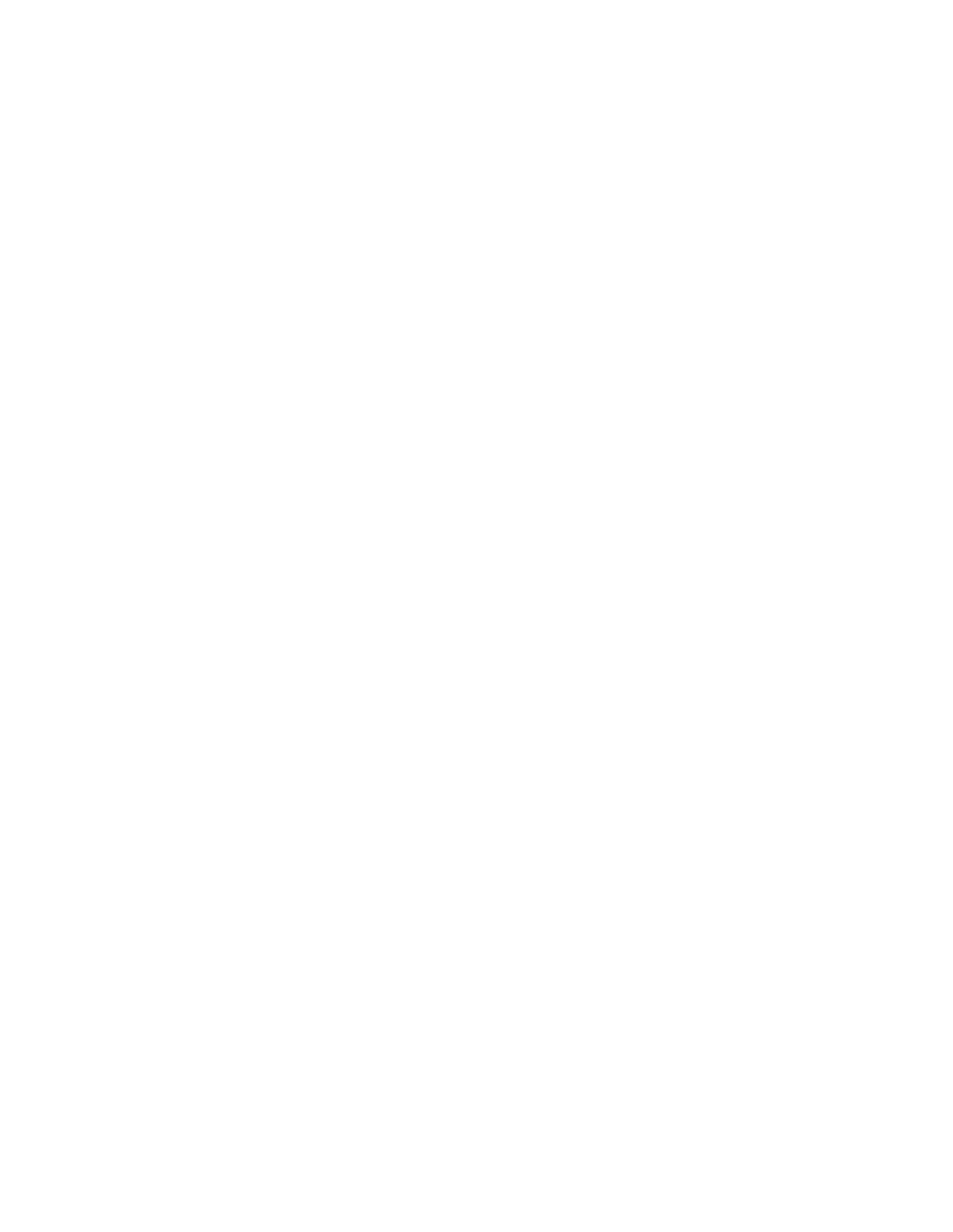# **TABLE OF CONTENTS**

<span id="page-2-0"></span>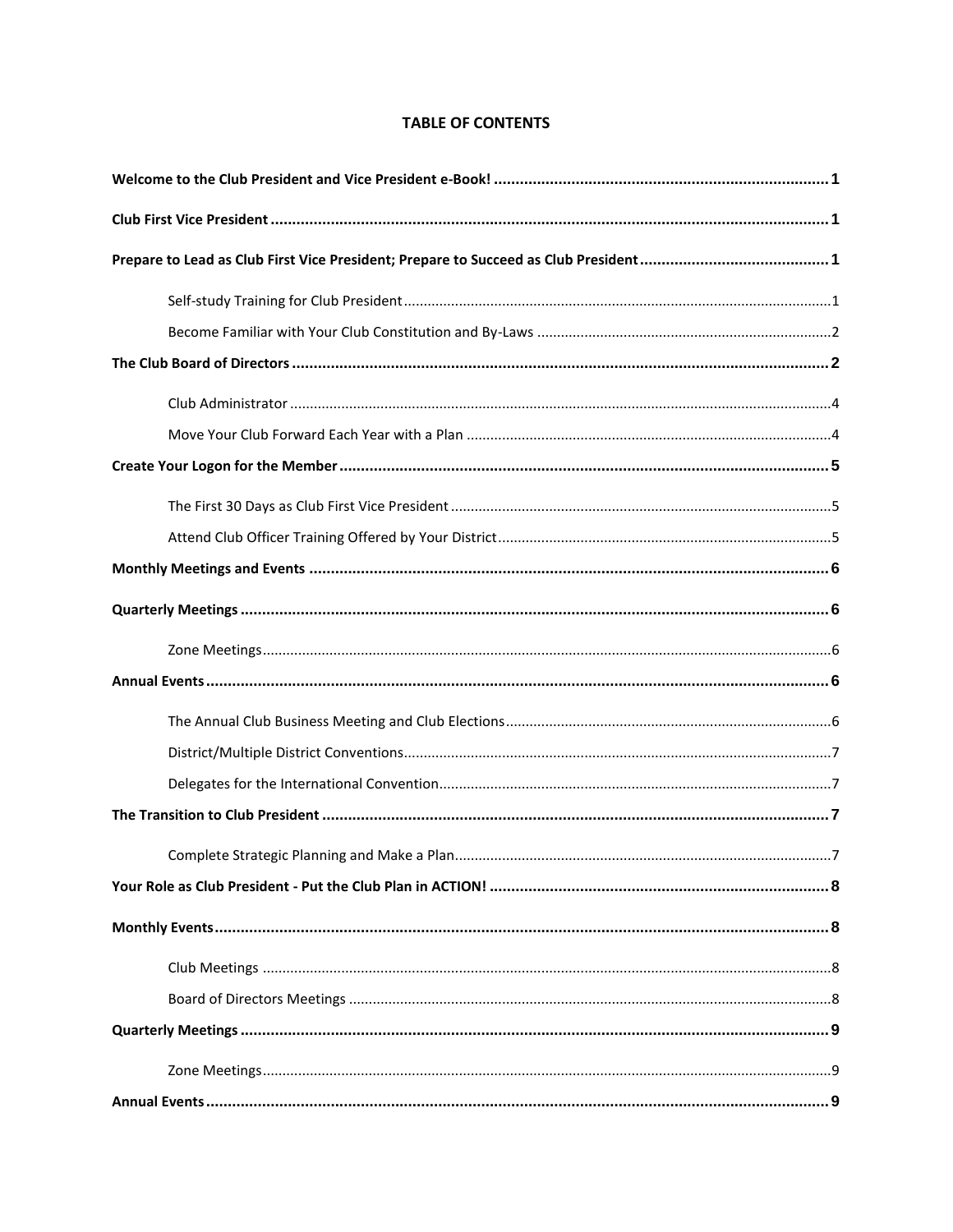| Lions Clubs International and Lions Clubs International Foundation Privacy Policy 14 |  |
|--------------------------------------------------------------------------------------|--|
|                                                                                      |  |
|                                                                                      |  |
|                                                                                      |  |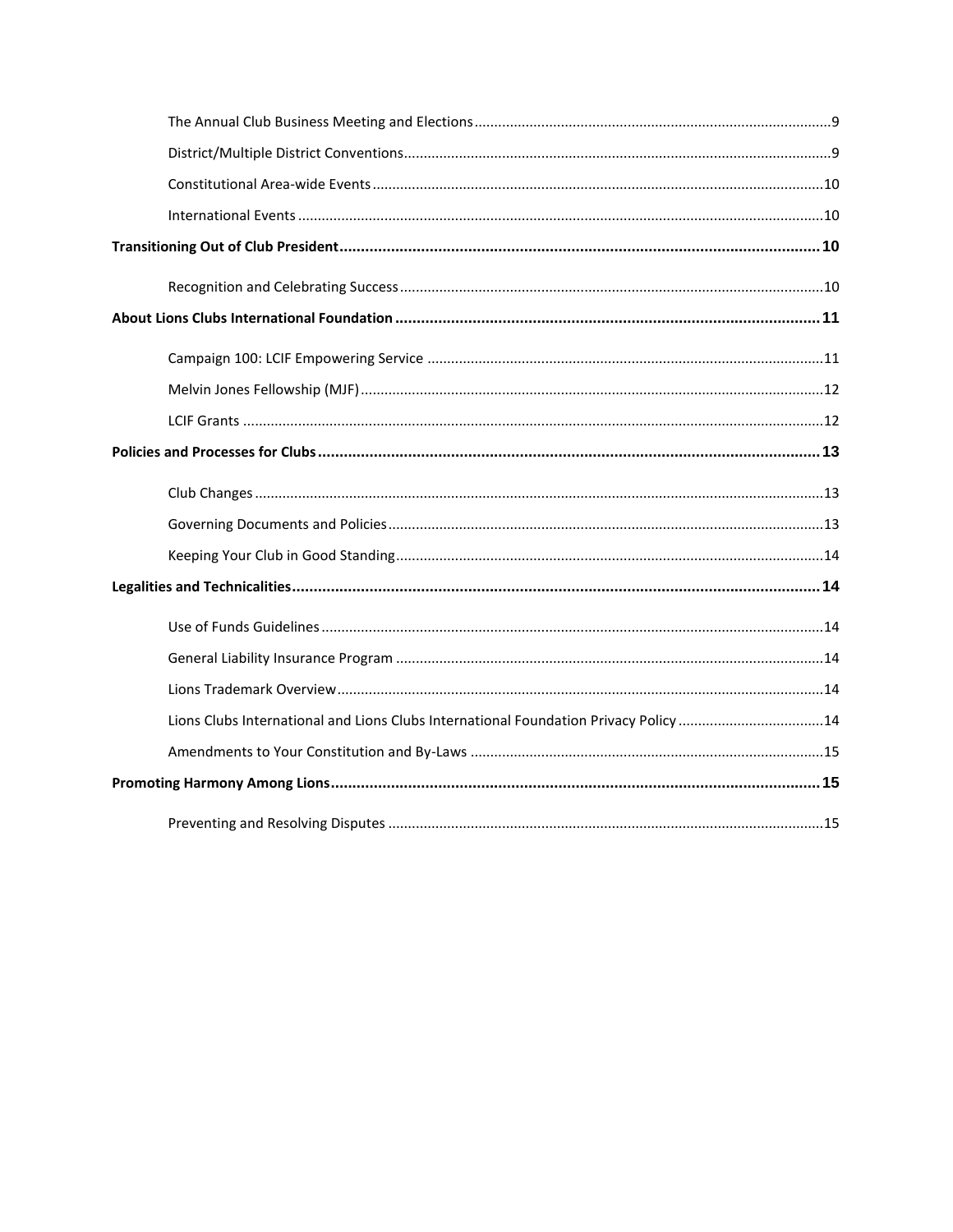# <span id="page-4-0"></span>**Welcome to the Club President and Vice President e-Book!**

This guide is designed to support you through two terms of service; not only as club president, but as club first vice president. It contains tools and resources to be successful not only in your individual role as you serve, but also as the leader of a cohesive team of fellow club members and officers.

It's easy to navigate the e-Book. Just click on the topic headings contained in the Table of Contents. From there, you may click on hyperlinks that will take you directly to tools, resources and documents that make your job easier.

#### <span id="page-4-1"></span>**Club First Vice President**

# <span id="page-4-2"></span>**Prepare to Lead as Club First Vice President; Prepare to Succeed as Club President**

While serving as a first vice president, you will complete training and prepare to lead your club as president. As club president, you will implement the plan of your club leaders. You will help execute their plans for service, membership growth and communicating your club's service to your community.

As the club vice president, your tasks are two-fold. One of your top priorities is to stand ready to fulfill the duties of the club president if the president is unable to do so for any reason. Most likely, you will also have other duties as assigned by the president and may be asked to lead one or more committees during the year.

In addition to those duties, you should dedicate time preparing to serve as club president. It is important to understand the role of club president and all of its responsibilities well before you begin to serve.

#### <span id="page-4-3"></span>**Self-study Training for Club President**

If you have not served as a club vice president or president, it is good to spend some time in the self-study online training module.

Log in to th[e Lions Learning Center](https://myapps.lionsclubs.org/?) to access online club officer courses which review key aspects of your role and responsibilities.

Club Officer Training – this module delivers an introductory overview of club officer roles and responsibilities and club structure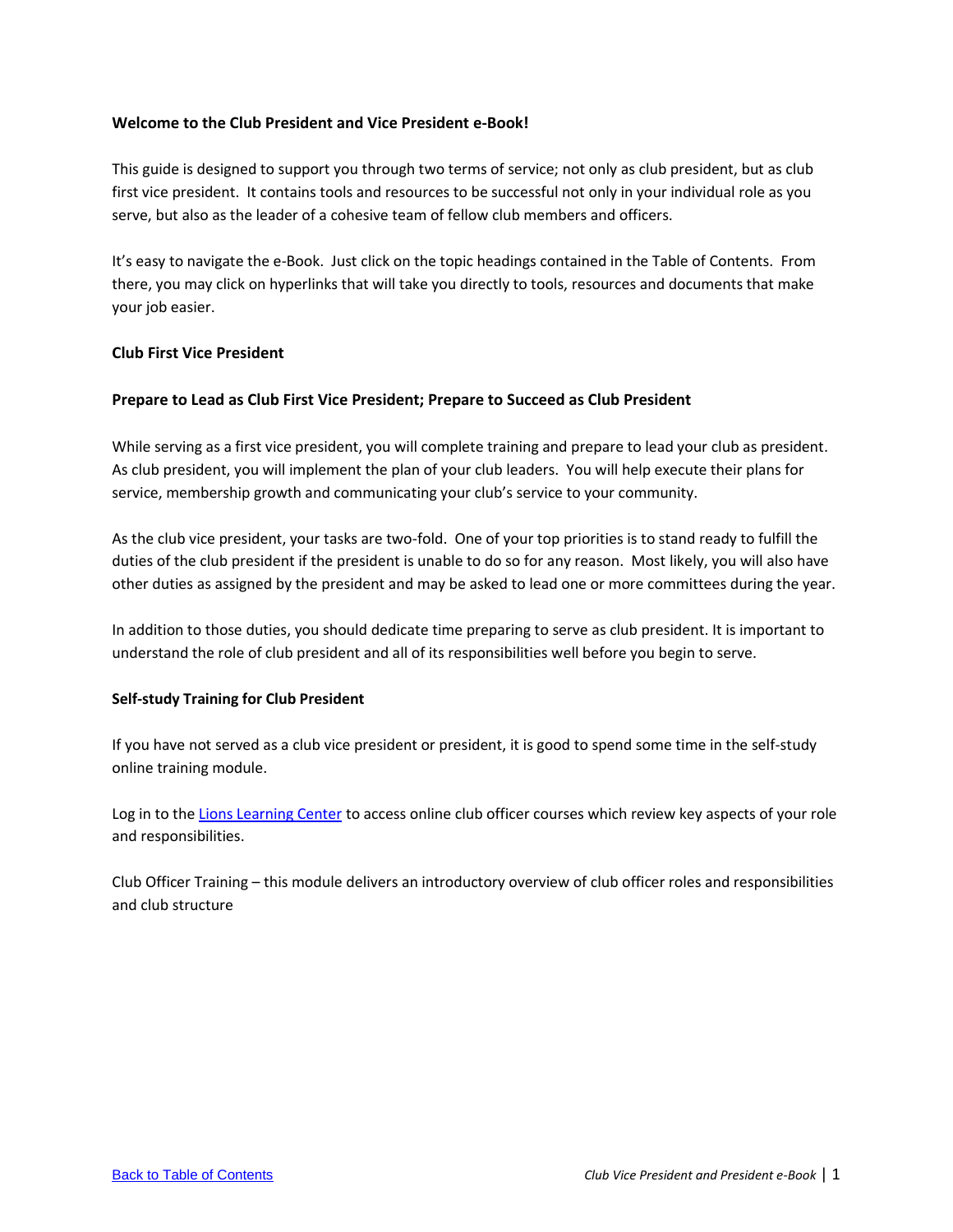Club President Responsibilities – This module provides basic information and resources necessary to prepare for the club president position:

- Appointing chairpersons.
- Planning and conducting meetings.
- **•** Preparing to actively participate in zone meetings (District Governor's Advisory Committee).
- Managing club elections and leadership succession.
- A module on *Robert's Rules of Order*.

# <span id="page-5-0"></span>**Become Familiar with Your Club Constitution and By-Laws**

Your club constitution and by-laws provide the basic structure and policies to guide your club's operations and to meet the obligations of a club chartered with the International Association of Lions Clubs. It also serves as your club's main reference document if there are questions about appropriate procedures to conduct club business.

[Standard Club Constitution and By-Laws](https://www.lionsclubs.org/resources/79862640) - This template document serves as the basis for a club to create its own governing document in accordance with the International Constitution and By-Laws. If your club does not have its own, use this standard document.

#### <span id="page-5-1"></span>**The Club Board of Directors**

#### Look at the [Standard Club Structure.](https://www.lionsclubs.org/resources/79862963)

To be a successful club president, you will need to empower your leadership team; the club board of directors. Each board member fills a specific leadership role designed to ensure the successful operation of your club providing needed service to the community. By understanding the roles and responsibilities of each member of the club board, you can help ensure that the skills of the member match the job you are asking them to do. It also ensures that no one officer is burdened beyond their willingness and capability to succeed.

Review the officer duties in the [Standard Form Constitution & By-Laws](https://www.lionsclubs.org/resources/79863886) for these positions to match the skills and willingness of potential leaders with the tasks of the officers' roles. Doing so will increase the likelihood that serving as a leader of the club will be a positive experience for each member on your team. There are customized web pages on the Lions Clubs International website that provide specific guidance as noted for the officers list below.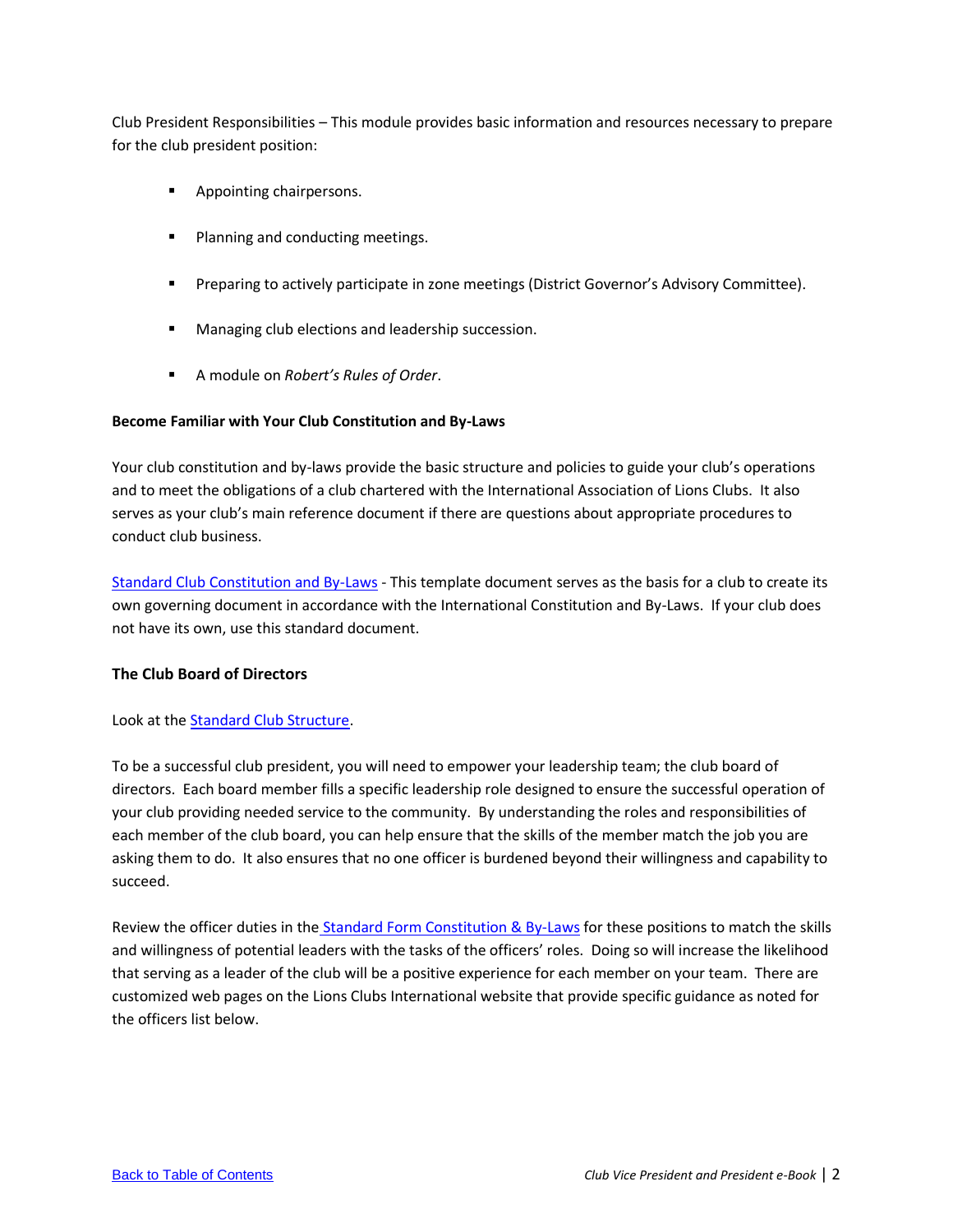[Club President](https://www.lionsclubs.org/en/resources-for-members/resource-center/club-president-vice-president) – The club president is the chief executive officer of the club. He/she presides over meetings and calls the club to action to fulfill its program of service works; coordinating the efforts of board members and chairpersons to implement all activities of the club in both fellowship and service.

Club First Vice President – The club first vice president not only serves as a leader ready to step in for the president, but as a catalyst to annually assess club activities and then implement new goals in the next fiscal year as club president.

Club Second Vice President – The club second vice president also stands ready to be in succession and serves as requested by the club president to lead specific committees or projects.

[Club Secretary](https://www.lionsclubs.org/en/resources-for-members/resource-center/club-secretary) - The club secretary keeps the history of the club's official proceedings, an accurate accounting of the club membership roster and assists in every communication effort to members. This board member serves as the communications liaison between club, district and association.

[Club Treasurer](https://www.lionsclubs.org/en/resources-for-members/resource-center/club-treasurer) – The club treasurer serves as the main bookkeeper for the clubs financial accounts; both administrative and public funds (service activities). This includes the administration of membership dues invoicing and collection, making deposits and recording expense receipts. The treasurer prepares, distributes and retains all financial reports and records.

[Club Membership Chairperson](https://www.lionsclubs.org/en/resources-for-members/resource-center/club-membership-chairperson) – The club membership chairperson leads the charge in recruiting new members, orienting them into involvement opportunities with the club and nurturing relationships between established members and new members.

[Club Service Chairperson](https://www.lionsclubs.org/en/resources-for-members/resource-center/club-service-chairperson) – The club service chairperson coordinates all the service activities chosen by the club as its program of works.

[Club Marketing Communications Chairperson](https://www.lionsclubs.org/en/resources-for-members/resource-center/club-marketing-communications-chairperson) – The club marketing communications chairperson keeps all the activities of a club in the public eye and promotes the club and its service to the community.

Immediate Past Club President – This officer serves as a welcoming host for all new prospective members and greets members and visitors at each meeting.

Club Branch Liaison – If your club has a [club branch,](https://www.lionsclubs.org/en/resources-for-members/resource-center/club-branch) it is your obligation to appoint a club branch liaison to support the branch activities and keep parent club leaders informed.

[Leo Advisor](https://www.lionsclubs.org/en/resources-for-members/resource-center/leo-club-advisors) – To provide effective guidance, sponsoring Lions clubs appoint a Lion to serve as the Leo club advisor. This Lion should be someone who enjoys working with youth and engaging others in service.

[LCIF Club Coordinator](https://www.lionsclubs.org/en/resources-for-members/resource-center/club-lcif-coordinator) – This position educates club members of the many projects provided by LCIF and encourages members to become involved and directly support the efforts of LCIF.

Lion Tamer (optional) – This position takes care of the club paraphernalia and assists to prepare for each meeting as a sergeant-at-arms.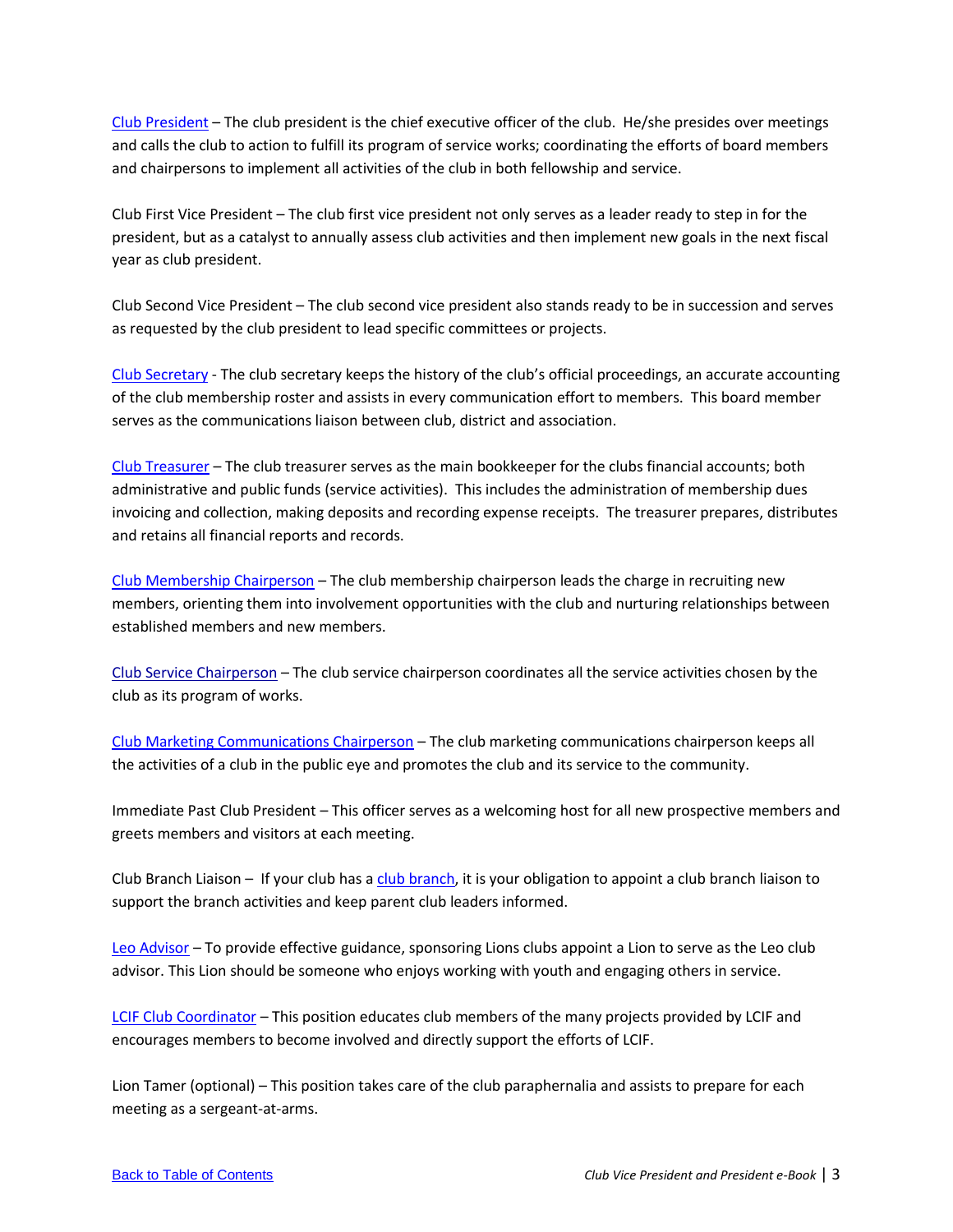Lion Tail Twister (optional) – This position promotes the fun and good fellowship at meetings.

<span id="page-7-0"></span>Club Administrator – This position is not formally recognized by LCI as club officer or director, but functions to provide administrative assistance only. In order to assist some club officers who may have difficulty operating certain technologies, Lions Clubs International created the role of "club administrator" to support a club president or secretary with administrative tasks that are completed through MyLCI/MyLion. This role has access to the same information in MyLCI/MyLion as the club president and secretary. Together and in consultation, the president and secretary may assign this administrative role if deemed beneficial for effective club operations.

# <span id="page-7-1"></span>**Move Your Club Forward Each Year with a Plan**

As club first vice president, one of your most important tasks is to lead your club forward into the next fiscal year and explore yet unrealized potential, after your club members review together its activities and accomplishments. There are several tools designed to assist your club, no matter how simple or sophisticated your operation.

[Club Quality Initiative](https://www.lionsclubs.org/en/resources-for-members/resource-center/club-quality-initiative) - The Club Quality Initiative is a fun, interactive process that brings members together to look at what your club is today and what it can be tomorrow. This serves as a great starting point for a review of previous accomplishments and dreams for the future.

[Build A Vision for Your Club](https://www.lionsclubs.org/resources/110059154) – Success starts with a vision! Use this [planning guide a](https://www.lionsclubs.org/resources/110059154)nd [PowerPoint](https://www.lionsclubs.org/resources/110059152) to discover your clubs strengths, ways to improve and new opportunities that will help your club grow and thrive! Planning forms help develop a vision, assess your club's needs and organize your plan for a successful implementation. *Coming soon in languages*

[Your Club, Your Way!](https://www.lionsclubs.org/resources/79862780) - This resource offers ideas for ways that your club can customize your meetings for an enjoyable membership experience.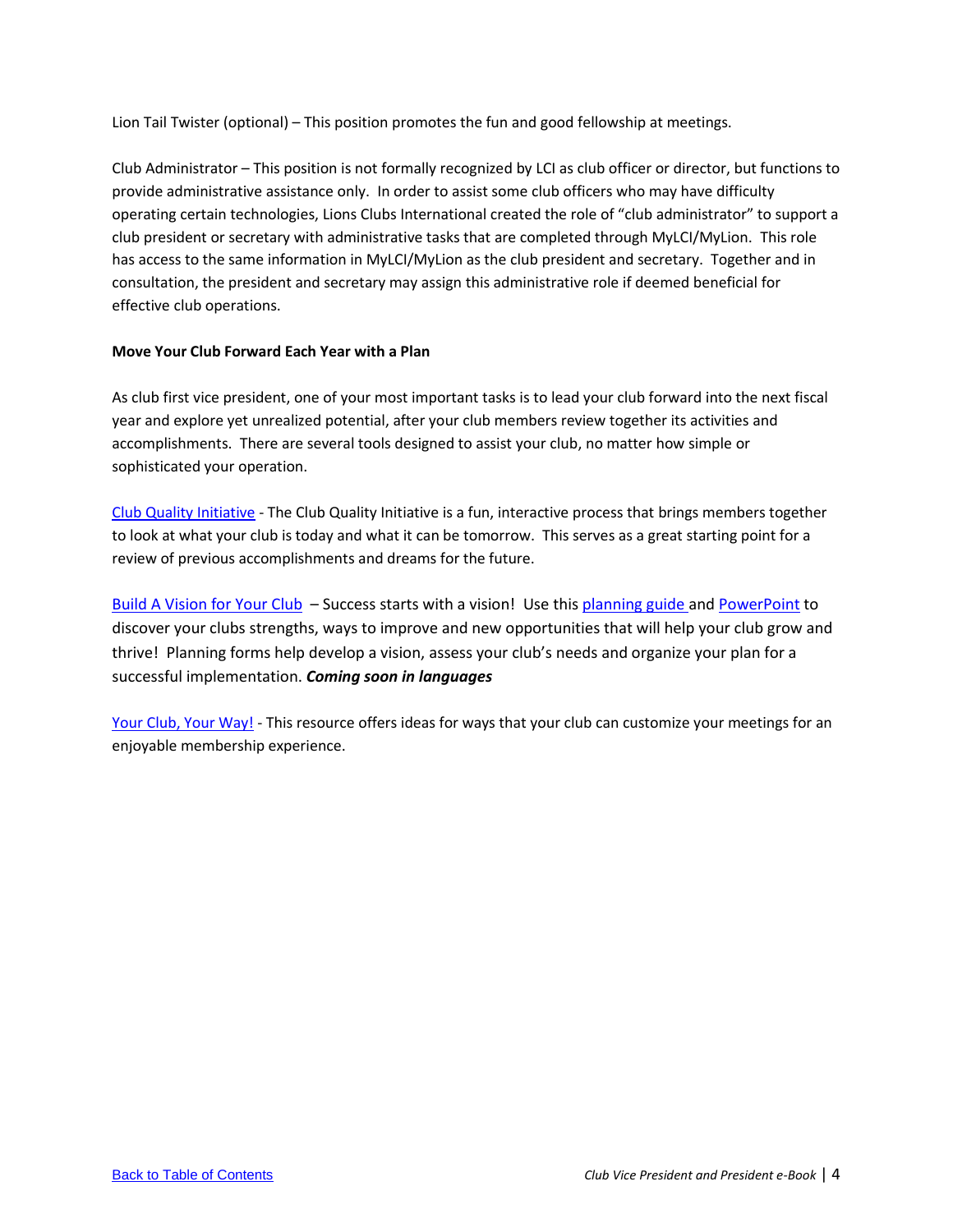# <span id="page-8-0"></span>**Create Your Logon for the Member**

The [Member Portal](https://myapps.lionsclubs.org/?) – allows you access to all Lions applications: MyLion, MyLCI, Insights, Learn, Shop and Connect.

[Registration and Password Instructions](https://lionshelp.zendesk.com/hc/en-us/categories/360002949274) - These easy instructions will aid you in gaining access to MyLCI if you haven't already set up your profile.

- MyLion Connect.Serve.Report! This site is where clubs report service, plan their service projects, connect with other Lions and create personal profiles. If you have further questions regarding MyLION, please email [MyLION@lionsclubs.org](mailto:MyLION@lionsclubs.org)
- MyLCI Tools for the Lion leaders! This site is where the club can manage their membership, create district and club profiles, check club voter eligibility, document and plan conventions as well as check new club charter application status. If you have further questions regarding MyLCI, please email **myLCI@lionsclubs.org**
- INSIGHTS Comprehensive overview of LCI in the areas of Membership, Service Activity, Donations and Club strength. Also featured is Campaign100 and District Goals Progress.
- LEARN Provides Lions a central location to complete Lions Learning Center (LLC) courses, search for LCI-hosted institutes (ALLI, FDI and LCIP) and view local trainings as reported by Multiple District and District GLT Coordinators.
- SHOP The LCI Store is an easy way to order the most common club supplies and Lions Clubs International branded merchandise. If you have further questions regarding club supplies, please emai[l orderdetails@lionsclubs.org](mailto:orderdetails@lionsclubs.org)
- CONNECT \*NEW\* A new virtual meeting feature called [Connect](https://lionshelp.zendesk.com/hc/en-us/sections/360009673473-Connect) that ions can access using their Lion Account login information. The meeting functionality is run using a third-party software called Big Blue Button.

# <span id="page-8-1"></span>**The First 30 Days as Club First Vice President**

# <span id="page-8-2"></span>**Attend Club Officer Training Offered by Your District**

The training offered through your district is designed to assist your entire team of club leaders to be more effective as a leadership team and provides an opportunity for each officer to learn the basic skills of effective club operations.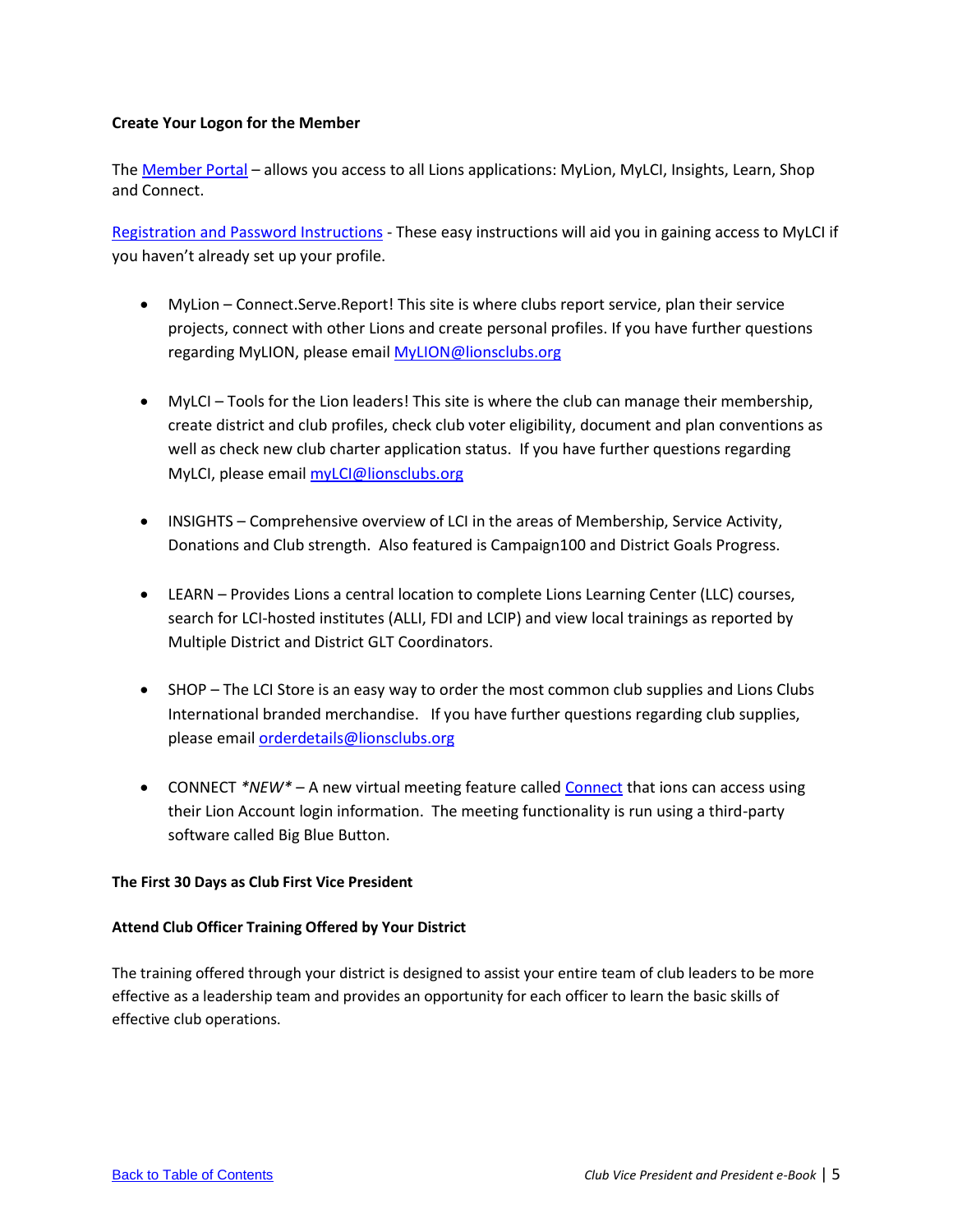# <span id="page-9-0"></span>**Monthly Meetings and Events**

Club Meetings - If your club has a head table, you may be asked to sit by your club president during the club's regular proceedings.

Board of Director Meetings - Your participation as an active member of the board is essential in your preparations to be club president and remain fully aware of club operations, programs and issues.

Service Activities - As a club leader, it is important to serve alongside your fellow members.

Assigned Committee Meetings - You may be heading up committees or standing in for the club president in some committee work.

#### <span id="page-9-1"></span>**Quarterly Meetings**

#### <span id="page-9-2"></span>**Zone Meetings**

Zones consist of a group of 4 to 8 surrounding area clubs. The club officers from these clubs meet on a quarterly basis, usually during the first three quarters of the fiscal year, led by your zone chairperson. If you don't know who your zone chairperson is, you can find all of your district officers' contact information on your club homepage of MyLCI. Look there for your zone chairperson's name and contact information.

[The Model District Governor Advisory Committee Meeting](https://www.lionsclubs.org/resources/79863107) - This guide assists both the zone chairperson and club officers in understanding what to expect at the quarterly zone meetings. Often times the zone chair asks a club to report regarding service, membership or other events. Each meeting may have a specific focus and provides an opportunity for club officers to meet and learn from each other.

#### <span id="page-9-3"></span>**Annual Events**

#### <span id="page-9-4"></span>**The Annual Club Business Meeting and Club Elections**

Elections are usually held at the beginning of the fourth quarter (April). Refer to th[e Standard Club](https://www.lionsclubs.org/resources/79863886)  [Constitution and By-Laws](https://www.lionsclubs.org/resources/79863886) for the provisions regarding elections.

The nominations committee will provide information for the names of those who have been nominated for officer and director positions. The secretary will then prepare ballots for elections as per policy. See "Exhibit B" in the [Standard Club Constitution and By-Laws.](https://www.lionsclubs.org/resources/79863886)

By April 15, or directly after the club completes its elections, the club president or secretary may report officers and directors [via MyLCI](https://extranet.lionsclubs.org/common/docs/Officer/OfficerFAQ_EN.pdf) or via the Officers Reporting Form [PU101.](https://www.lionsclubs.org/resources/79864516)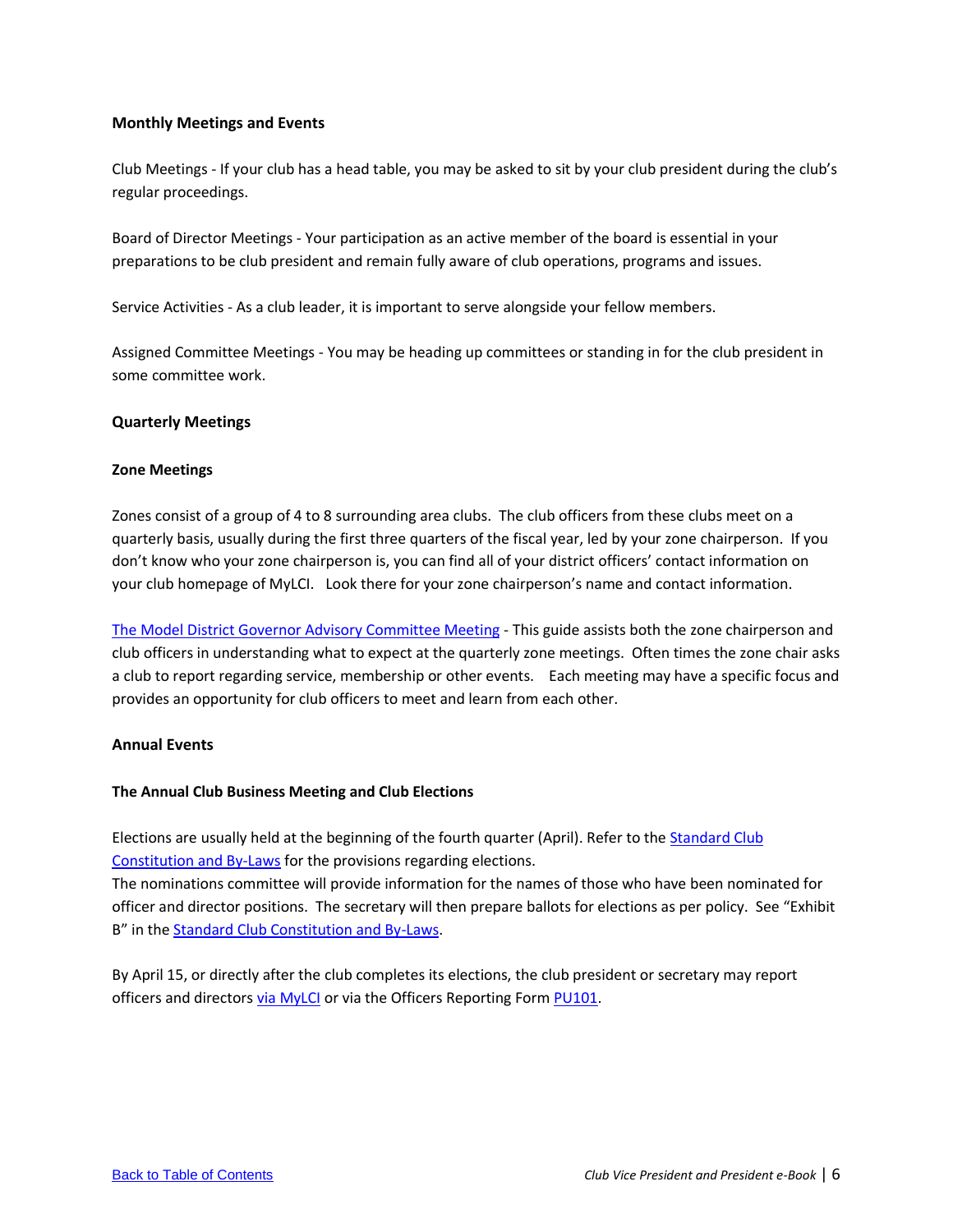## <span id="page-10-0"></span>**District/Multiple District Conventions**

If your district offers club officer training at its annual district convention, it is a good opportunity to receive direct local training and meet other incoming club presidents who will be serving in the same year as you.

#### <span id="page-10-1"></span>**Delegates for the International Convention**

Each club is entitled to participate in the election of International Officers by assigning club members to serve as voting delegates to the convention.

# <span id="page-10-2"></span>**The Transition to Club President**

#### <span id="page-10-3"></span>**Complete Strategic Planning and Make a Plan**

Once the club elections are complete and the directors and officers have been determined, you may begin to plan for the next fiscal year. If your club has not previously completed any type of planning exercise, the [Club Quality Initiative](https://www.lionsclubs.org/en/resources-for-members/resource-center/club-quality-initiative) an[d Build A Vision for Your Club](https://www.lionsclubs.org/resources/110059154) [Blueprint for a Stronger Club](https://www.lionsclubs.org/en/resources-for-members/resource-center/stronger-club-blueprint) are a great place to start. take out Build a Vision for Translation and Blueprint out for EN

Be sure to assess previous projects, programs and processes.

Create a plan for club meetings, events, service activities and other opportunities offering wider involvement at the district level.

Delegate responsibilities specific to the duties of the club officers and chairpersons (membership, service and marketing communication) relevant to the club goals and activities.

Work with the incoming officers to finalize the club calendar so that it may be communicated in an effective and timely manner.

Assist the current club president with the transition process between the outgoing officers and the incoming officers.

You may want to also review the new [Club and Community Needs Assessment](https://www.lionsclubs.org/resources/76025096) to find the best ways for the club to support its community.

Set a fundraising goal to support Campaign 100. There are a variety of recognition programs for clubs to participate in and achieve. Read more about these programs [here.](https://www.lionsclubs.org/en/give-how-to-give/recognition-programs)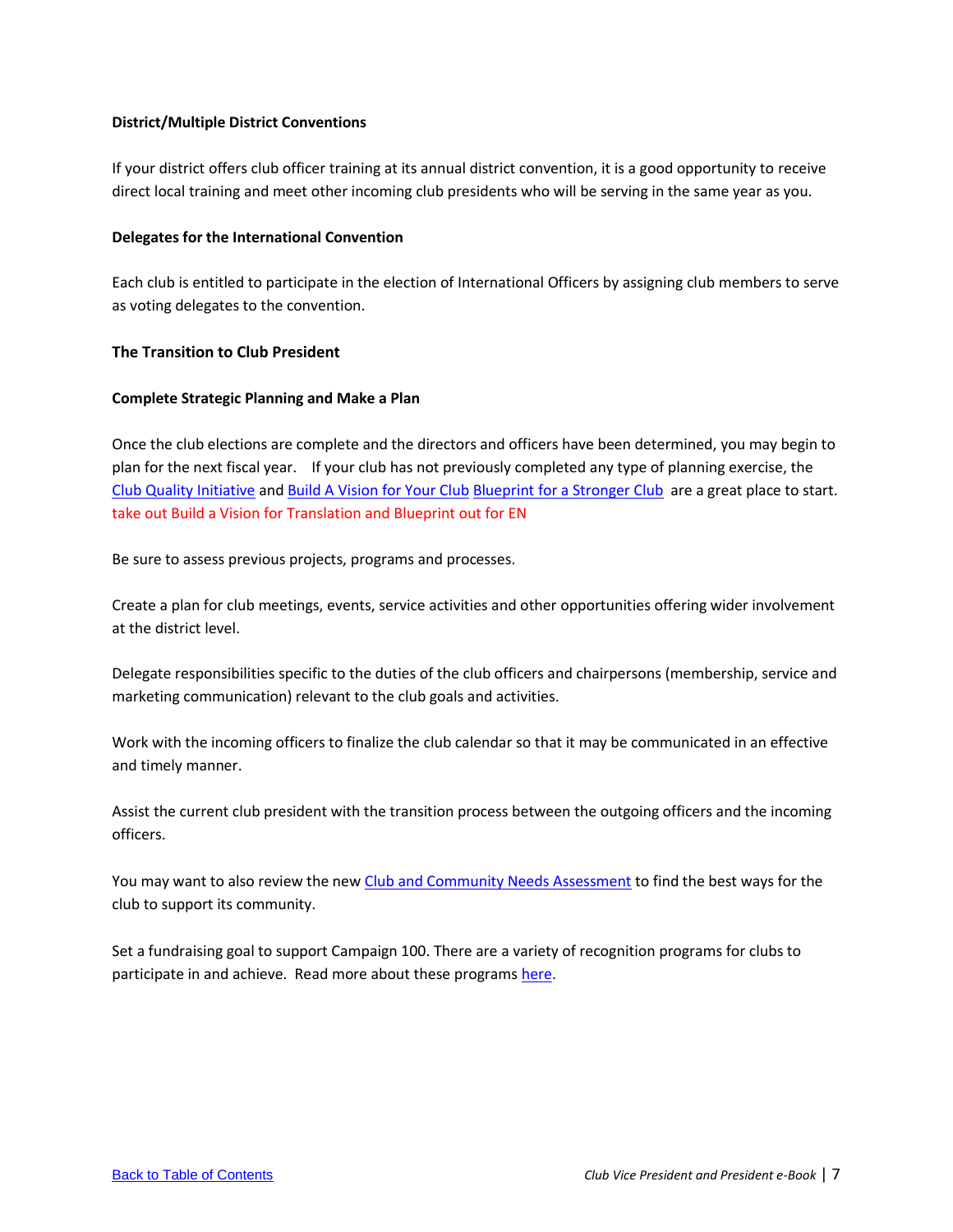# <span id="page-11-0"></span>**Your Role as Club President - Put the Club Plan in ACTION!**

If your club completed a basic set of goals of what it wants to accomplish for the next fiscal year, you have the task of pulling it together into an actionable plan that all club members can participate in.

#### <span id="page-11-1"></span>**Monthly Events**

#### <span id="page-11-2"></span>**Club Meetings**

You may find yourself responsible for the programs, speakers and guests at the club meetings. You have a wonderful opportunity to foster fun and meaningful programs that members find worthy of their time. The club meeting is the time to focus on the great service the club is providing the communities it serves.

[Your Club, Your Way!](https://www.lionsclubs.org/resources/79862780) - This resource offers ideas for ways that your club can customize your meetings for an enjoyable membership experience.

[Hosting LCI guests](https://www.lionsclubs.org/resources/79863884) - Your club may determine the level of protocol that you wish to follow for all visitors, including district governor and international guests. Be sure to communicate your club's traditions and level of formality when welcoming guests so that the guest understands what to expect when visiting your club.

[New Members Induction Ceremonies](https://www.lionsclubs.org/resources/79863810) - This guide contains suggested wording to induct new members into the club.

Prepare agendas - Work with your club secretary to organize, prepare and distribute the agenda for club meetings.

Lead the meetings - Be prepared to preside over meetings, and that may include diffusing differences of opinion and keeping the meeting on track with the agenda to make the best use of member's time.

Follow-up after the meetings – Complete any follow-up required after a meeting in a timely fashion.

#### <span id="page-11-3"></span>**Board of Directors Meetings**

The board of directors meetings focus on "working on the business" of the club: this includes both the business functions of the club, and the programs operations; member satisfaction, community service, and marketing communications.

Agendas – Be sure to set an expectation that all officers and chairpersons report on a monthly basis to ensure transparency of operations.

Minutes and committee reports – Communicate with the board members prior to board meetings to prepare proper report documentation in writing. This includes meeting minutes, program activities and all financial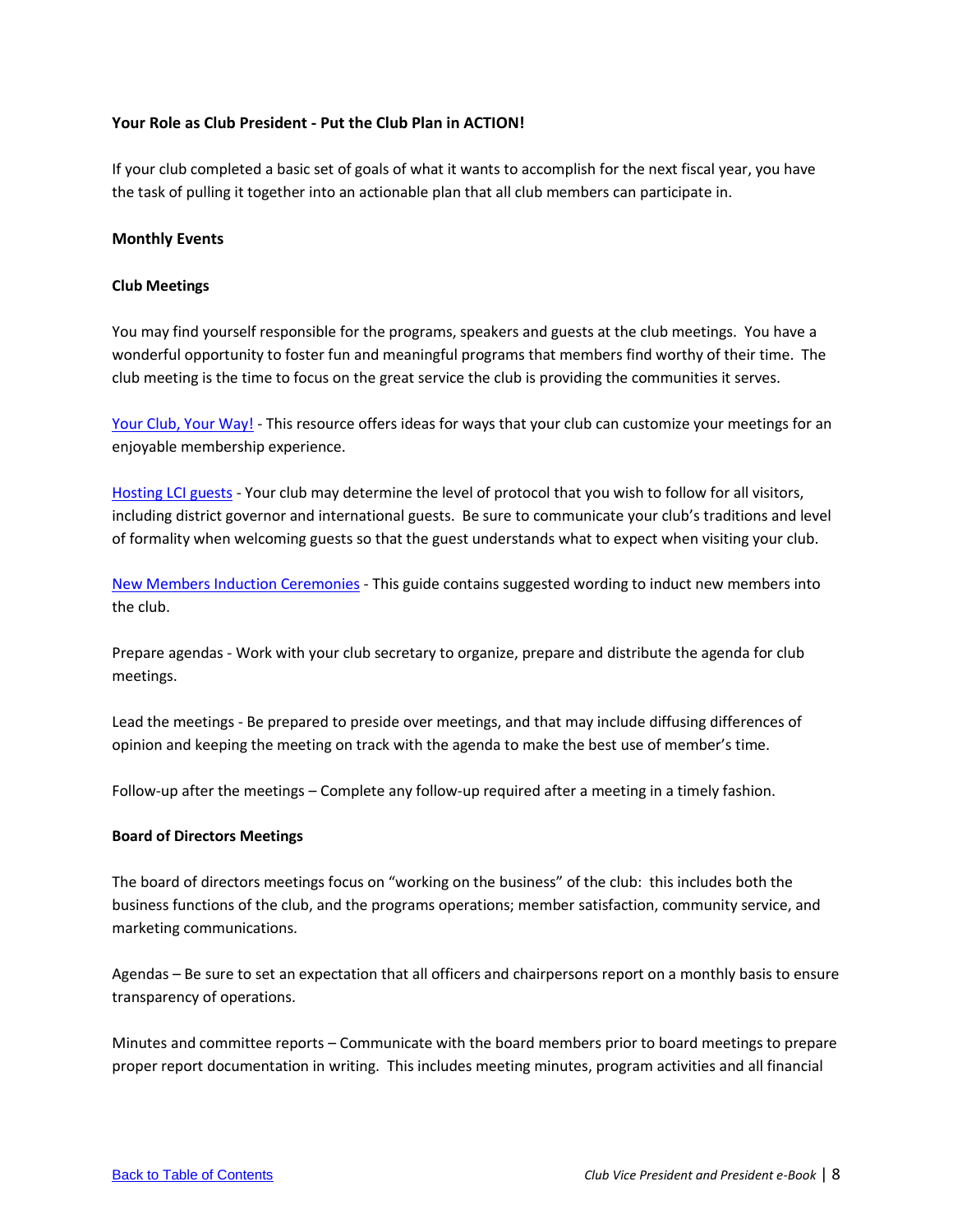transactions on a monthly basis to ensure that the club members receive full disclosure of the club's operations.

<span id="page-12-0"></span>Follow-up – Keep the club in good standing by making sure that it meets all of its fiduciary, reporting and due diligence obligations to the association as well as any local governing body as required by local law. **Quarterly Meetings**

## <span id="page-12-1"></span>**Zone Meetings**

Zones consist of a group of 4 to 8 surrounding area clubs. The club officers from these clubs meet on a quarterly basis, usually during the first three quarters of the fiscal year, led by your zone chairperson. If you don't know who your zone chairperson is, you can find all of your district officers' contact information on your club homepage of MyLCI. Look there for your zone chairperson's name and contact information.

[The Model District Governor Advisory Committee Meeting](https://www.lionsclubs.org/resources/79863107) - This guide assists both the zone chairperson and club officers in understanding what to expect at the quarterly zone meetings. Often times the zone chair asks a club to report regarding service, membership or other events. Each meeting may have a specific focus and provides an opportunity for club officers to meet and learn from each other.

# <span id="page-12-2"></span>**Annual Events**

# <span id="page-12-3"></span>**The Annual Club Business Meeting and Elections**

Elections are usually held at the beginning of the fourth quarter (April). Refer to the [Standard Club](https://www.lionsclubs.org/resources/79863886)  [Constitution and By-Laws](https://www.lionsclubs.org/resources/79863886) for the provisions regarding elections.

As club president, you are responsible for the work of the nominations committee, preparations for the election documents with the assistance of the club secretary and managing the election process as per the policies and procedures outlined in your club constitution and by-laws.

The nominations committee will provide to the president the names of those who have been nominated for officer and director positions. The secretary will then prepare ballots for elections as per policy. See "Exhibit B" in the [Standard Club Constitution and By-Laws.](https://www.lionsclubs.org/resources/79863886)

#### <span id="page-12-4"></span>**District/Multiple District Conventions**

You as club president serve as the leading representative of your club and should encourage your members to attend the district convention for education, sharing best practices with fellow Lions and the election of district officers. You may also be called upon to assist with several tasks associated with the district or multiple district conventions.

The district may contact the club leadership to confirm the club delegate list in preparation for the district conventions. The delegate formula is defined i[n The International By-Laws, Article IX.](https://www.lionsclubs.org/resources/79863642)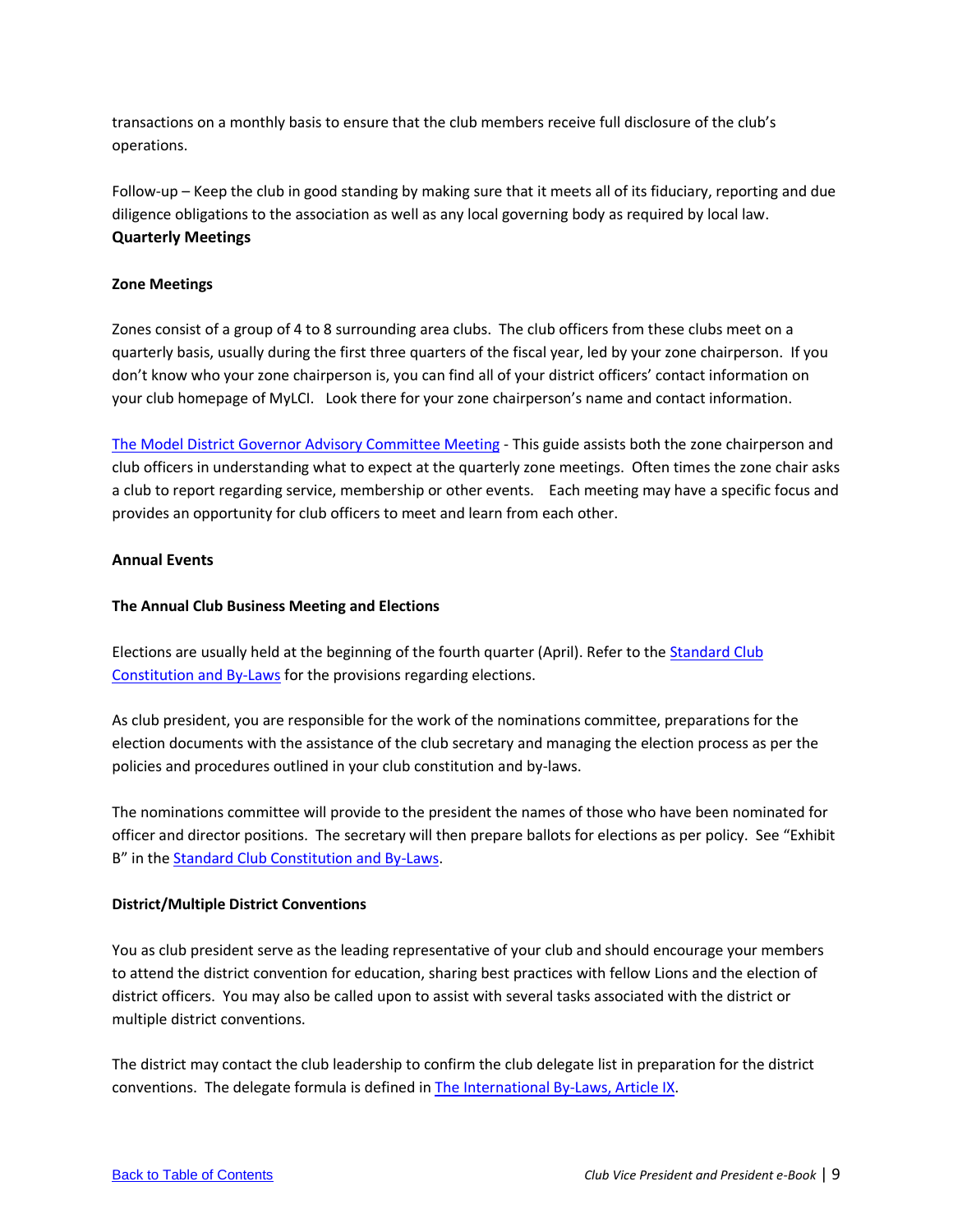Work with the club secretary to complete any requested registrations for district events, including advertising, hospitality rooms and convention attendees.

Check with the convention organizers for the opportunity to participate in the printed convention program ad pages or club reports.

Process documents and any local club endorsement requirements for members running for higher officer positions.

#### <span id="page-13-0"></span>**Constitutional Area-wide Events**

[Lions Clubs International Forums](https://www.lionsclubs.org/en/resources-for-members/forums) - All Lions are invited to participate in the Constitutional Area where the Forum is held.

#### <span id="page-13-1"></span>**International Events**

[Lions Clubs International Calendar of Events](https://www.lionsclubs.org/en/resources-for-members/lions-events-calendar) -This international headquarters calendar contains upcoming events and important award application deadlines along with information on global service initiatives.

#### <span id="page-13-2"></span>**Transitioning Out of Club President**

<span id="page-13-3"></span>**Recognition and Celebrating Success** - At the conclusion of the fiscal year, it is a good time to honor those club leaders that have served as outstanding leaders of the club in its effort to reach its goals. Visit the LCI Shop in your Member Portal to see what is available.

[Club Excellence Award](https://www.lionsclubs.org/en/resources-for-members/resource-center/club-excellence-awards) - Clubs and districts that excel in community service, membership growth, communication and organizational management may qualify for the prestigious Excellence Award.

[Ceremony for Installation of Officers](https://www.lionsclubs.org/resources/79863659) – One of your final official acts as club president may be to install the new incoming officers for the next fiscal year.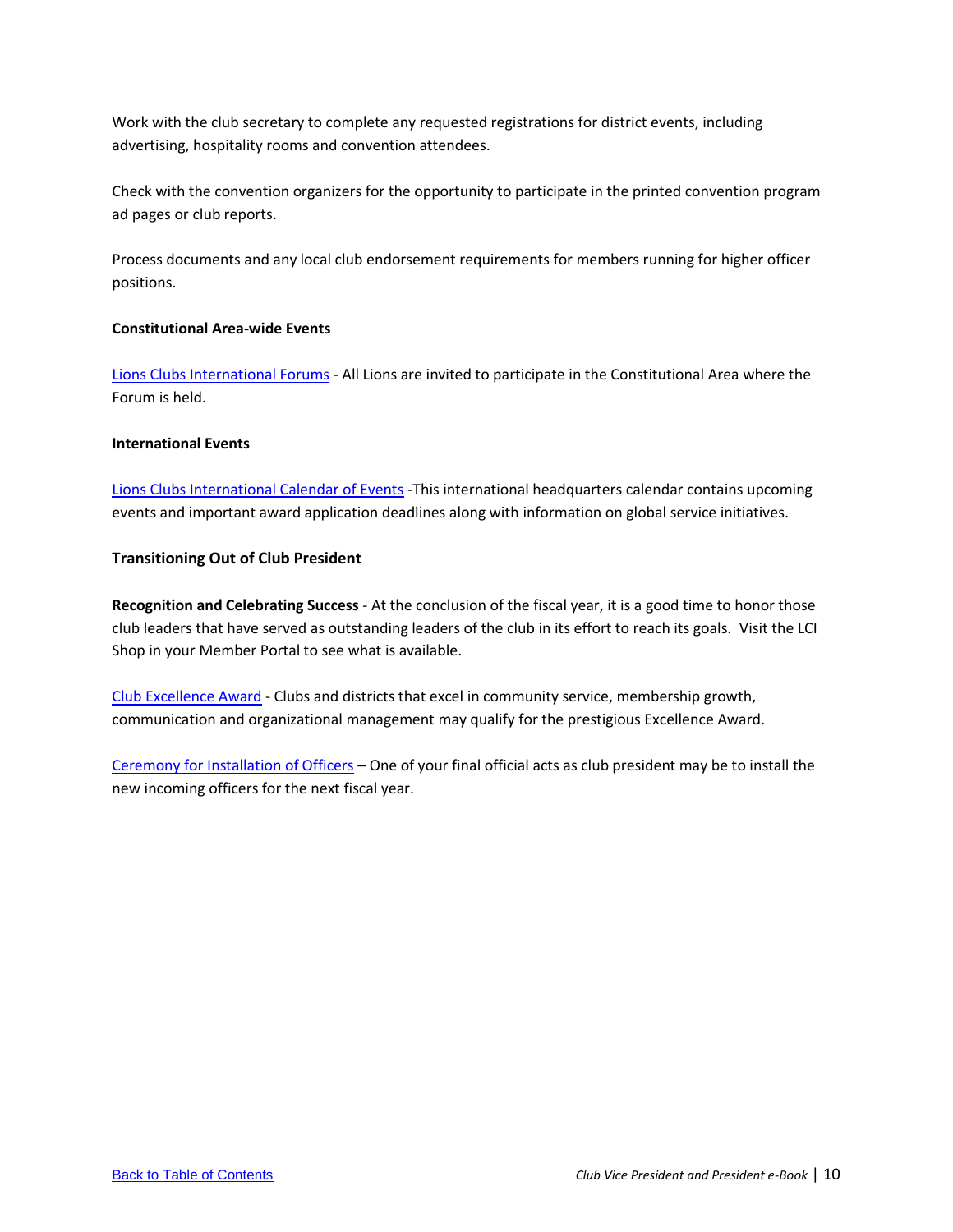# <span id="page-14-0"></span>**About Lions Clubs International Foundation**

[Lions Clubs International Foundation \(LCIF\)](https://www.lionsclubs.org/en/discover-our-foundation/mission) is the charitable arm of Lions Clubs International. LCIF's mission is to support the efforts of Lions clubs and partners in serving communities locally and globally, giving hope, and impacting lives through humanitarian service projects and grants.

Since 1968, LCIF has funded humanitarian service through donations from Lions Clubs International members; the general public; and partners. LCIF's funding model ensures 100% of donations support grants and programs.

To date, LCIF has awarded more than 16,000 grants worldwide totaling US\$1.1 billion. The Foundation has multiple accomplishments, which include:

- Funding 9.3 million cataract surgeries
- Helping youth and educators in more than 105 countries through Lions Quest, the Foundation's premier youth development and social and emotional learning program
- Providing US\$140 million for disaster relief and preparedness
- Helping more than 100 million children become immunized against measles

LCIF supports efforts to combat vision problems, provide valuable life skills to youth, respond to major catastrophes, and build programs to address the needs of at-risk and vulnerable populations. Many LCIF grants focus on reducing the prevalence of diabetes and improving the quality of life for those living with the disease. The Foundation also provides grant opportunities to support new global causes of childhood cancer, hunger, and the environment.

For more than 50 years, LCIF has remained steadfast in its commitment to empowering Lions globally through their service. With every grant awarded, beneficiaries have opportunities to enjoy safer, healthier, and more productive lives.

Contact us[: lcif@lionsclubs.org](mailto:lcif@lionsclubs.org)

#### <span id="page-14-1"></span>**[Campaign 100:](https://www.lionsclubs.org/en/give-how-to-give/campaign-100) LCIF Empowering Service**

[Campaign 100](https://www.lionsclubs.org/en/give-how-to-give/campaign-100) was launched to raise donations to support cause areas important to Lions. Globally, LCIF's campaign goal is to raise US\$300 million to fund the service of Lions. Unique recognition opportunities are available to thank donors for supporting the campaign.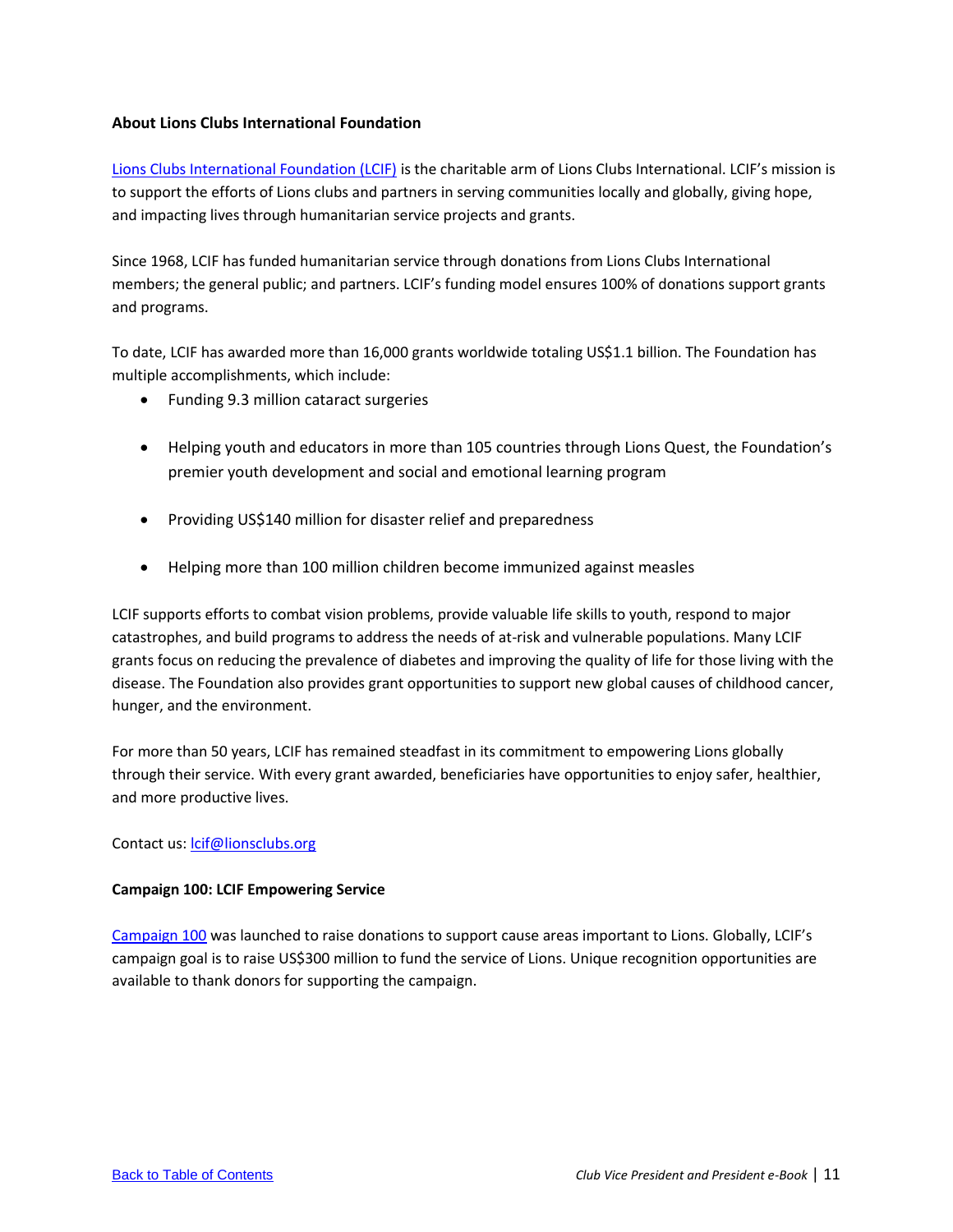# <span id="page-15-0"></span>**Melvin Jones Fellowship (MJF)**

- [Melvin Jones Fellowship](https://www.lionsclubs.org/en/give-how-to-give/melvin-jones-fellowship) The Melvin Jones Fellowship (MJF) recognizes donations of US\$1,000. Contributions can be made by individuals (including non-Lions), clubs or districts.
- [Melvin Jones Fellowship Application](https://www.lionsclubs.org/resources/79864500) This form should only be used if sufficient funds have been previously donated to Lions Clubs International Foundation and the confirmed credits are available before submitting this application.

# <span id="page-15-1"></span>**LCIF Grants**

LCIF offers a wide variety of grants to support Lions' service to their local communities and the world. For decades, LCIF has contributed to Lions' efforts in the focus areas of vision, disaster relief, youth and humanitarian causes. Visit the [LCIF Grants Toolkit](https://www.lionsclubs.org/en/lcif-grants-toolkit) for more information.

- [Childhood Cancer Grants](https://www.lionsclubs.org/en/start-our-approach/grant-types/cancer-pilot-grant) help support and improve quality of life for children with cancer and their families.
- [Diabetes Grants](https://www.lionsclubs.org/en/start-our-approach/grant-types/diabetes-grants) help reduce prevalence of diabetes and improve quality of life for those diagnosed.
- [Disaster Grants](https://www.lionsclubs.org/en/start-our-approach/grant-types/disaster-grants) offer a variety of funding options designed to support Lions-led relief efforts during the various stages of disaster relief operations, including:
	- **Emergency Grants help Lions provide immediate emergency assistance to victims of** natural disasters.
	- Preparedness Grants support partnering with local authorities and organizations to prepare for future relief efforts.
	- **EX Community Recovery Grants help support short-term clean-up and repair where** immediate needs are already addressed by other organizations.
	- Major Catastrophe Grants provide support for relief efforts following natural disasters or civil calamities with significant international impact.
- [District and Club Community Impact Grants](https://www.lionsclubs.org/en/start-our-approach/grant-types/district-club-community-impact-grants) fund local humanitarian projects on a club and/or district level.
- [Hunger Grants](https://www.lionsclubs.org/en/start-our-approach/grant-types/hunger-pilot-grant) support Lions' service projects focused on alleviating hunger including schoolbased feeding programs, food banks, feeding centers, and similar facilities that provide food to people when they need it most.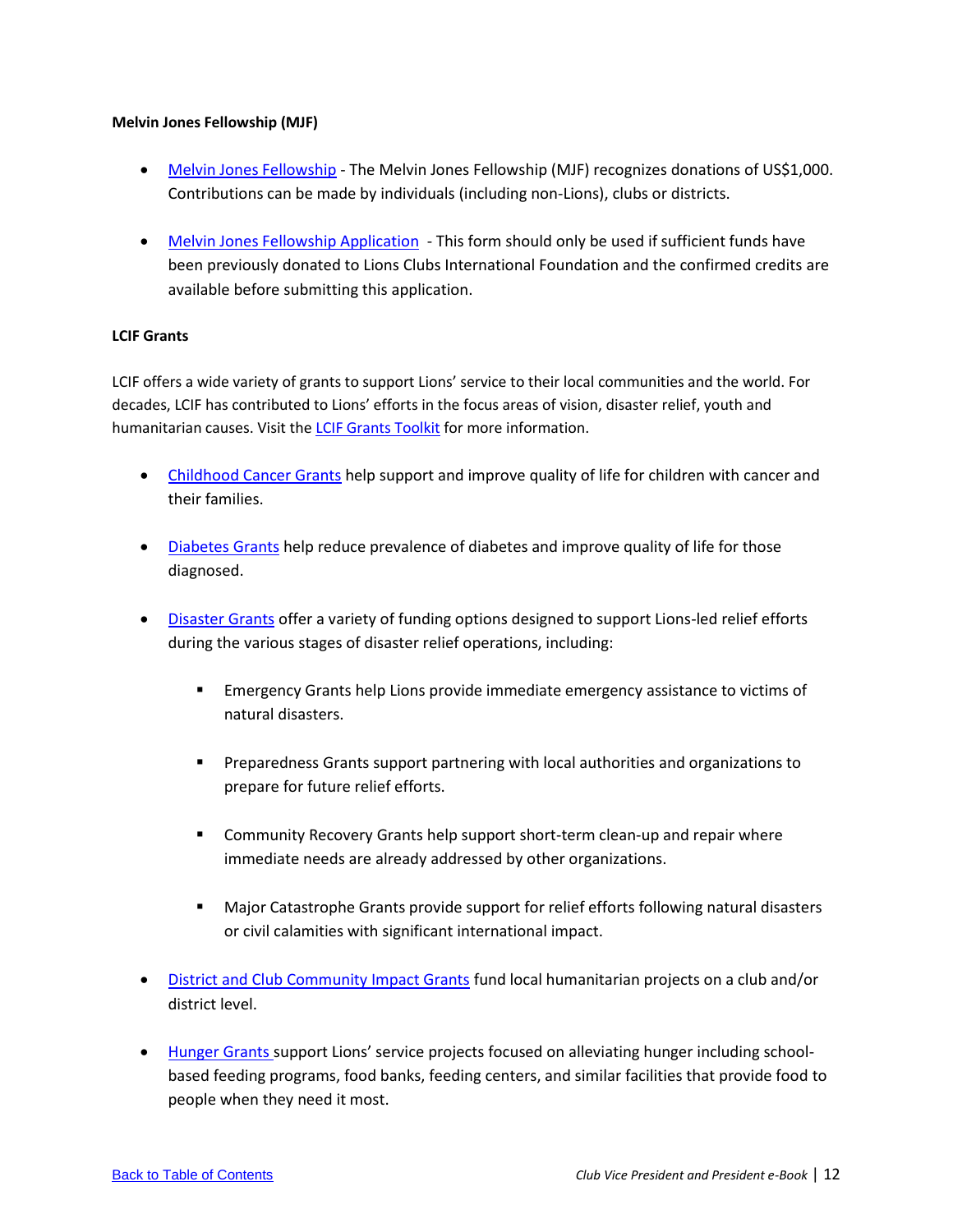- [Leo Service Grants](https://www.lionsclubs.org/en/start-our-approach/grant-types/leo-grants) support Leos in assessing, planning, and implementing their own service projects.
- [Lions Quest Grants](https://www.lionsclubs.org/en/start-our-approach/grant-types/lions-quest-grants) support school and community based Social-Emotional Learning (SEL) programs for youth in grades Pre-K through 12. Program Grants are implemented where Lions have detailed plans and commitments from local schools, or where programs are ready for expansion.
	- **Promotional Grants assist districts in improving understanding of Lions Quest programming** and communicating program value.
	- **EXECOMMUNITY Community Partnership Grants start Lions Quest programs in new areas or reactivate** dormant programs.
- [Matching Grants](https://www.lionsclubs.org/en/start-our-approach/grant-types/matching-grants#_ga=2.119997773.496672518.1612886333-1771807562.1548777711) help establish or expand Lion-initiated projects addressing critical human and social needs. Typically, these grants fund capital construction and equipment, such as mobile health units, centers for people who are disabled or blind, major medical equipment, nursing homes and schools in developing countries.
- [SightFirst Grants](https://www.lionsclubs.org/en/start-our-approach/grant-types/sightfirst-grants) support the development of comprehensive eye care systems through projects that focus on infrastructure development, human resource training, eye care service delivery and eye health education.

For a printable version of these descriptions, downloa[d Supporting your Service: A Guide to LCIF Grant](https://cdn2.webdamdb.com/md_IWGOTLuFp912.jpg.pdf?v=1)  [Opportunities.](https://cdn2.webdamdb.com/md_IWGOTLuFp912.jpg.pdf?v=1)

# <span id="page-16-0"></span>**Policies and Processes for Clubs**

#### <span id="page-16-1"></span>**Club Changes**

[Club Merger](https://www.lionsclubs.org/resources/79863258) - This process allows two clubs to merge together, resulting in a single charter.

[Club Name Change](https://www.lionsclubs.org/resources/79863226) - A Lions club may change its name according to board policy by completing and submitting this form.

#### <span id="page-16-2"></span>**Governing Documents and Policies**

[International Constitution and By-Laws](https://www.lionsclubs.org/resources/79863642) - The International Constitution and By-Laws contain sections that pertain specifically to the membership structure and operations of the club.

[Standard Club Constitution and By-Laws](https://www.lionsclubs.org/resources/79863886) - This is the standard template for a club that it may use to draft its own governing document.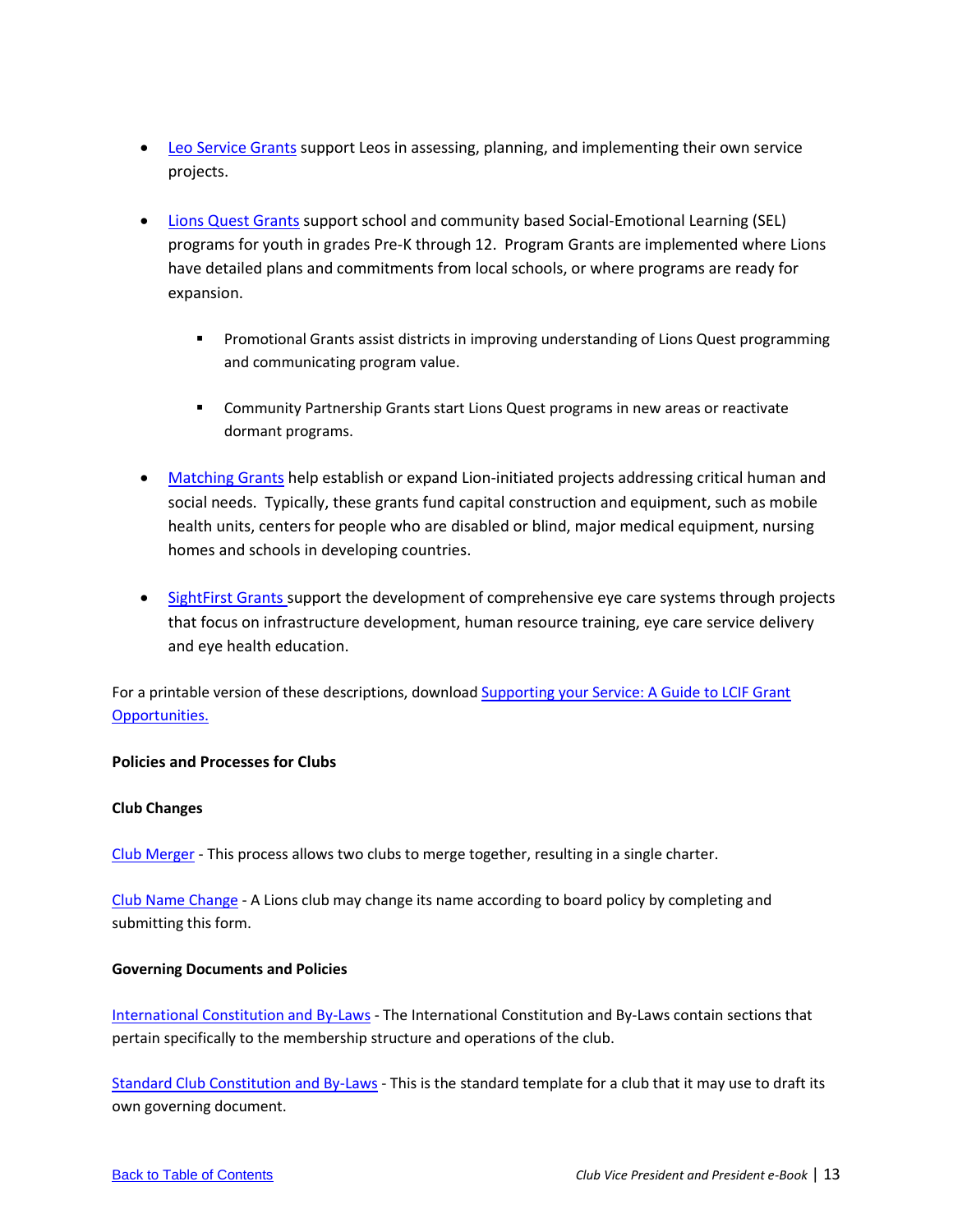[Board Policy Manual](https://www.lionsclubs.org/en/resources-for-members/resource-center/board-policy-manual) - This document contains the policies of the International Board of Directors of the Association.

## <span id="page-17-0"></span>**Keeping Your Club in Good Standing**

It is important for every club leader to understand the obligations of a club chartered with the association.

Good Standing Definition – This may be found i[n The Board Policy Manual -](https://www.lionsclubs.org/en/resources-for-members/resource-center/board-policy-manual) Chapter V., Clubs which fully explains the obligations of a club.

[Financial Suspension Policy](https://www.lionsclubs.org/resources/79864540) - It is important for a club to promptly pay its dues at all levels (district/multiple district/international). The Financial Suspension Policy applies specifically to non-payment of international dues.

[Club Reactivation Report](https://www.lionsclubs.org/resources/79863237) - Complete this form when reactivating your club from Status Quo with the approval of the District Governor, First vice District Governor and Zone Chairperson.

[Best Practices for Financial Transparency](https://www.lionsclubs.org/resources/79863764) – This brief guide covers the best practices of club accounting and reporting to club members.

# <span id="page-17-1"></span>**Legalities and Technicalities**

<span id="page-17-2"></span>[Use of Funds Guidelines](https://www.lionsclubs.org/resources/79864290) - This provides guidance on the appropriate use of public funds or administrative funds for clubs and districts.

<span id="page-17-3"></span>[General Liability Insurance Program](https://www.lionsclubs.org/en/resources-for-members/resource-center/insurance) - Association of Lions Clubs has a program of commercial general liability insurance that covers Lions on a worldwide basis. All Clubs and Districts are automatically insured.

[Certificates of Insurance](https://lionsclubs.org/en/resources-for-members/resource-center/certificate-of-insurance) - In order to expedite the certificate issuance process, you now have the ability to create certificates of insurance on your own.

[Supplemental Insurance](https://lionsclubs.org/en/resources-for-members/resource-center?query=insurance) - In addition to the automatic coverage mentioned above, Lions Clubs International now offers Supplemental Insurance Coverage for Clubs and Districts in the United States including Directors & Officers Liability, Crime / Fidelity, Additional Liability Insurance and Accident Insurance.

<span id="page-17-4"></span>[Lions Trademark Overview](https://www.lionsclubs.org/resources/79864197) - This guideline is to help you understand the appropriate use of the Lions emblem and trademarks, and when approval is required.

<span id="page-17-5"></span>[Lions Clubs International and Lions Clubs International Foundation Privacy Policy](https://lionsclubs.org/en/footer/connect/your-privacy) - Lions Clubs International (LCI) and LCIF recognize the importance of protecting the private information of our members.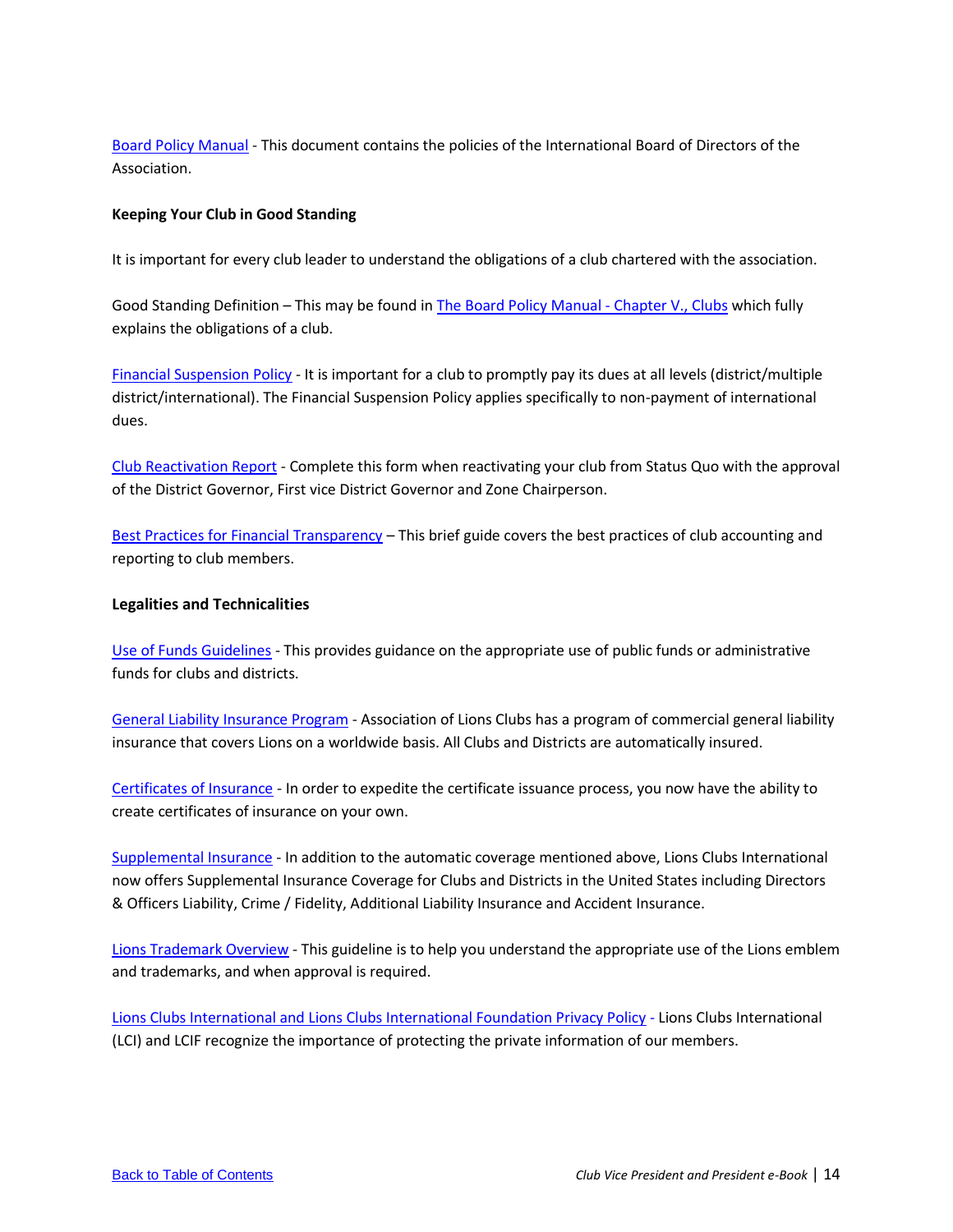#### <span id="page-18-0"></span>**Amendments to Your Constitution and By-Laws**

From time to time, your club may choose to make amendments to your club constitution and by-laws. As club president, you will lead and manage this process. Check your own constitution and by-laws for the provisions regarding amendments to ensure that the process is completed according to policy. Your club secretary will assist you in making necessary draft amendments, communicating with the club members regarding the proposed changes and implementing the required processes to complete the amendments.

#### <span id="page-18-1"></span>**Promoting Harmony Among Lions**

# <span id="page-18-2"></span>**Preventing and Resolving Disputes**

The purpose of Lions Dispute Resolution Procedures (DRP) is to provide a mechanism for resolving disputes within the Lions organization without the need for a formal evidentiary hearing. To achieve this goal, the International Board of Directors have adopted the rules of procedure for hearing complaints, disputes or claims arising from the International Constitution and By-Laws, International Board Policy or matters arising at the club or district (single, sub- and multiple) level. It is an obligation of membership to pursue all complaints, disputes or claims in accordance with the International Constitution and By-Laws and policies and procedures adopted by the International Board of Directors. Accordingly, the International Board of Directors have adopted the Club Dispute Resolution Procedure, District Dispute Resolution Procedure and the Multiple District Dispute Resolution Procedure as the acceptable DRP policies to resolve Lions issues at the club, district and multiple district levels.

[Dispute Resolution Guidelines](https://www.lionsclubs.org/resources/79863548) - The guidelines are intended to assist Lions members, clubs and districts (single, sub- and multiple) in following the Club, District and Multiple District Dispute Resolution Procedures when conflicts cannot be resolved through informal processes. These guides are a supplement to the policies adopted by the International Board of Directors and are not intended to replace the policies adopted by the International Board of Directors.

[Club Dispute Resolution Procedure](https://www.lionsclubs.org/resources/79863708) - This procedure is designed for use to resolve issues within a club.

[District Dispute Resolution Procedure](https://www.lionsclubs.org/resources/79863166) - This procedure is designed for issues between clubs or between club(s) and the district administration in relation to the district's constitution, by-laws and policies.

- [Multiple District Resolution Process](https://www.lionsclubs.org/resources/79863756) This procedure is designed for disputes relative to issues between any clubs or sub-districts in the multiple district, or any club(s) or sub-district(s) and the multiple district administration.
- [Constitutional Complaints Procedures](https://www.lionsclubs.org/resources/79863481) This procedure is used to resolve issues concerning the interpretation, breach of, or application of The International Association of Lions Clubs' Constitution and By-Laws or any International Board Policy.